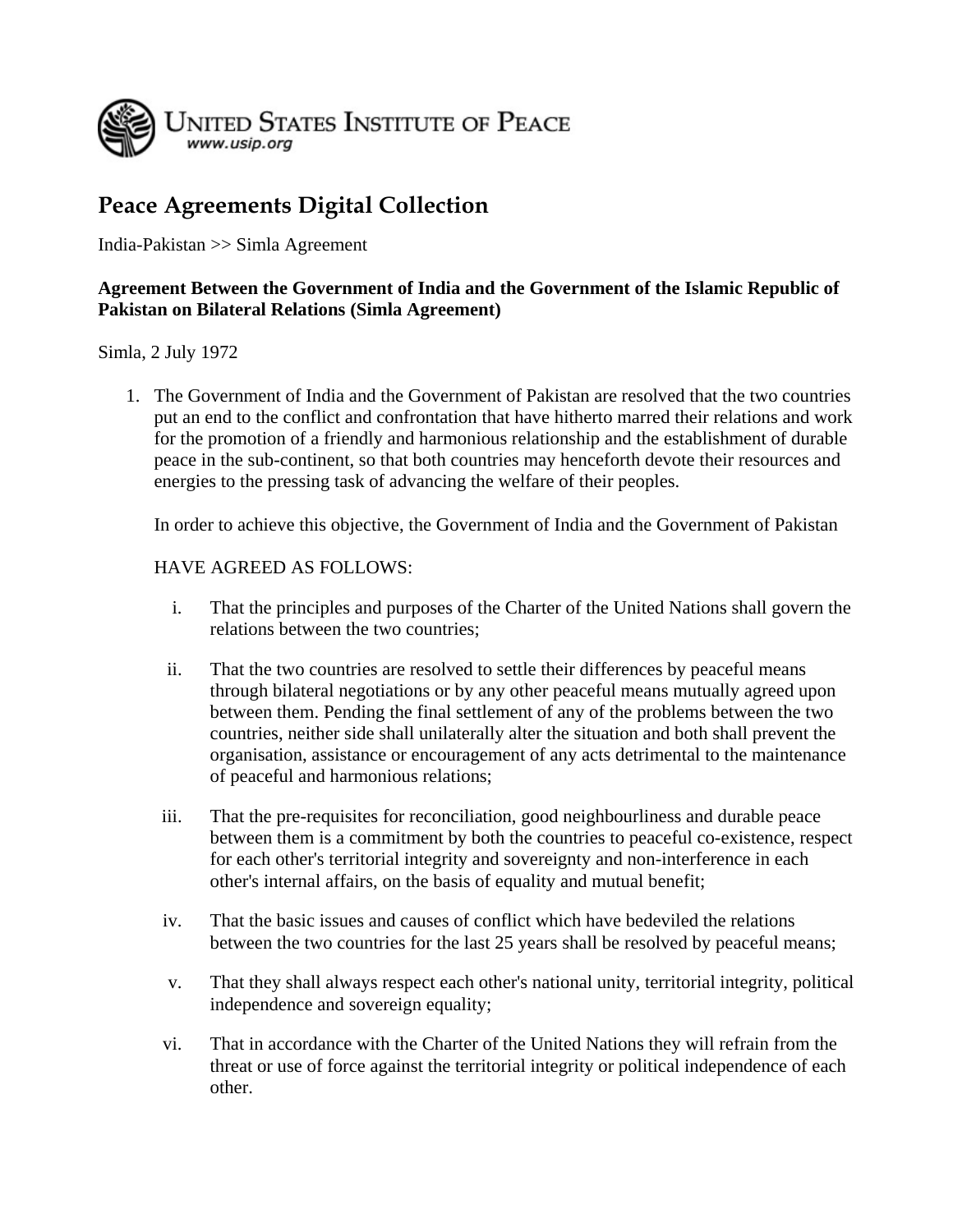- 2. Both Governments will take all steps within their power to prevent hostile propaganda directed against each other. Both countries will encourage the dissemination of such information as would promote the development of friendly relations between them.
- 3. In order progressively to restore and normalise relations between the two countries step by step, it would agree that :
	- i. Steps shall be taken to resume communications, postal, telegraphic, sea, land including border posts, and air link including overflights;
	- ii. Appropriate steps shall be taken to promote travel facilities for the nationals of the other country;
	- iii. Exchange in the fields of science and culture will be promoted.

In this connection delegation from the two countries will meet from time to time to work out the necessary details.

- 4. In order to initiate the process of the establishment of durable peace, both the Governments agree that :
	- i. Indian and Pakistani forces shall be withdrawn to their side of the international border;
	- ii. In Jammu and Kashmir, the line of control resulting from the cease-fire of December 17, 1971 shall be respected by both sides without prejudice to the recognised position of either side. Neither side shall seek to alter it unilaterally, irrespective of mutual differences and legal interpretations. Both sides further undertake to refrain from the threat or the use of force in violation of this Line;
	- iii. The withdrawals shall commence upon entry into force of this Agreement and shall be completed within a period of 30 days thereof.
- 5. This Agreement will be subject to ratification by both countries, in accordance with their respective constitutional procedures, and will come into force with effect from the date on which the Instruments of Ratification are exchanged.
- 6. Both Governments agree that the respective Heads will meet again at a mutually convenient time in the future and that, in the meanwhile, the representatives of the two sides will meet to discuss further the modalities and arrangements for the establishment of durable peace and normalisation of relations, including the questions of repatriation of prisoners of war and civilians internees, a final settlement of Jammu and Kashmir and the resumption of diplomatic relations.

Sd/- **Indira Gandhi** Prime Minister Republic of India Islamic Republic of Pakistan Sd/- **Zulifkar Ali Bhutto** President